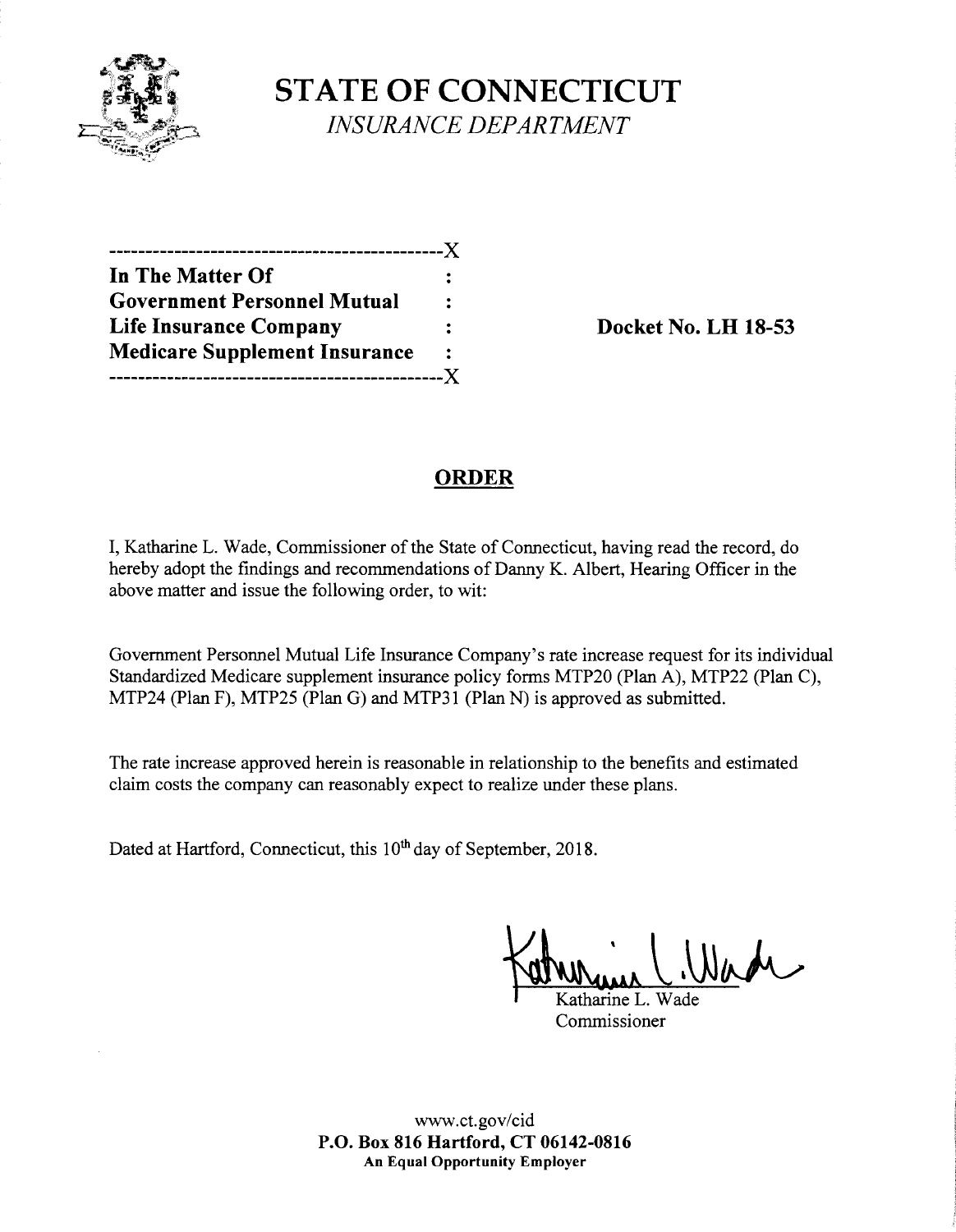

# **STATE OF CONNECTICUT**  *INSURANCE DEPARTMENT*

| ----------------                     |   |
|--------------------------------------|---|
| In The Matter Of                     |   |
| <b>Government Personnel Mutual</b>   |   |
| <b>Life Insurance Company</b>        | ÷ |
| <b>Medicare Supplement Insurance</b> | : |
|                                      |   |

**Life Insurance Company Docket No. LH 18-53** 

#### **PROPOSED FINAL DECISION**

### I. **INTRODUCTION**

The Insurance Commissioner of the State of Connecticut is empowered to review rates charged for individual and group Medicare supplement policies sold to any resident of this State who is eligible for Medicare. The source for this regulatory authority is contained in Chapter 700c and Section 38a-495a of the Connecticut General Statutes.

After due notice, a hearing was held at the Insurance Department in Hartford on Thursday, August 30, 2018, to consider whether or not the rate increase requested by Government Personnel Mutual Life Insurance Company on its individual Standardized Medicare supplement insurance business should be approved.

No members from the general public attended the hearing.

No company representatives from Government Personnel Mutual Life Insurance Company attended the hearing.

The hearing was conducted in accordance with the requirements of Section 38a-474, Connecticut General Statutes, the Uniform Administrative Procedures Act, Chapter 54 of Section 38a-8-1 et seq. of the Regulations of Connecticut State Agencies.

A Medicare supplement policy is a private health insurance policy sold on an individual or group basis, which provides benefits that are additional to the benefits provided by Medicare. For many years Medicare supplement policies have been highly regulated under both state and federal law to protect the interests of persons eligible for Medicare who depend on these policies to provide additional coverage for the costs of health care.

Effective December 1, 2005, Connecticut amended its program of standardized Medicare supplement policies in accordance with Section 38a-495a of the Connecticut General Statutes, and Sections 38a-495a-1 through 38a-495a-21 of the Regulations of Connecticut Agencies. This program, which conforms to federal requirements, provides a "core" package of benefits known as Plan A. Insurers may also offer any one or more of eleven other plans (Plans B through N).

> www.ct.gov/cid **P.O. Box 816 Hartford, CT 06142-0816 An Equal Opportunity Employer**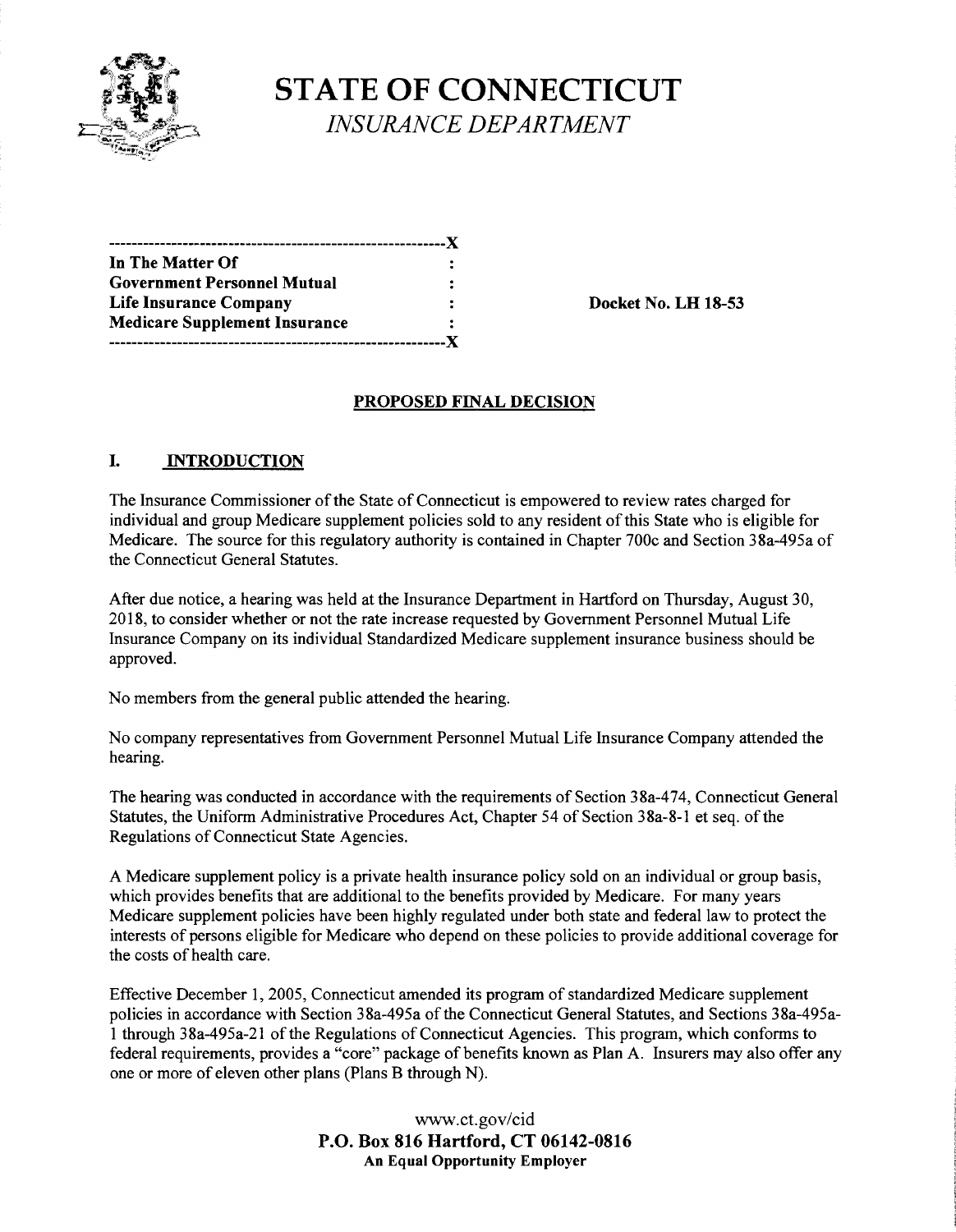Effective January 1, 2006, in accordance with Section 38a-495c of the Connecticut General Statutes (as amended by Public Act 05-20) premiums for all Medicare supplement policies in the state must use community rating. Rates for Plans A through N must be computed without regard to age, gender, previous claims history or the medical condition of any person covered by a Medicare supplement policy or certificate.

The statute provides that coverage under Plans A through N may not be denied on the basis of age, gender, previous claims history or the medical condition of any covered person. Insurers may exclude benefits for losses incurred within six months from the effective date of coverage based on a pre-existing condition.

Effective October 1, 1998, carriers that offer Plan B or Plan C must make these plans as well as Plan A, available to all persons eligible for Medicare by reason of disability.

Insurers must also make the necessary arrangements to receive notice of all claims paid by Medicare for their insureds so that supplement benefits can be computed and paid without requiring insureds to file claim forms for such benefits. This process of direct notice and automatic claims payment is commonly referred to as "piggybacking" or "crossover".

Sections 38a-495 and 38a-522 of the Connecticut General Statutes, and Section 38a-495a-10 of the Regulations of Connecticut Agencies, state that individual and group Medicare supplement policies must have anticipated loss ratios of 65% and 75%, respectively. Under Sections 38a-495-7 and 38a-495a-10 of the Regulations of Connecticut Agencies, filings for rate increases must demonstrate that actual and expected losses in relation to premiums meet these standards, and anticipated loss ratios for the entire future period for which the requested premiums are calculated to provide coverage must be expected to equal or exceed the appropriate loss ratio standard.

Section 3 8a-4 73 of the Connecticut General Statutes provides that no insurer may incorporate in its rates for Medicare supplement policies factors for expenses that exceed 150% of the average expense ratio for that insurer's entire written premium for all lines of health insurance for the previous calendar year.

#### II. **FINDING OF FACT**

After reviewing the exhibits entered into the record of this proceeding, and utilizing the experience, technical competence and specialized knowledge of the Insurance Department, the undersigned makes the following findings of fact:

1. Government Personnel Mutual Life Insurance Company has requested the following rate increases for individual standardized Medicare supplement policy forms MTP20 (Plan A), MTP22 (Plan C), MTP24 (Plan F), MTP25 (Plan G) and MTP31 (Plan N):

| Plan | Increase |
|------|----------|
| A    | 15.0%    |
| C    | 15.0%    |
| F    | 15.0%    |
| G    | 15.0%    |
| N    | 15.0%    |

- 2. As of 3/31/18, there were 2 policies in-force in Connecticut and 12,194 nationwide.
- 3. The proposed rates are expected to satisfy the Connecticut statutory loss ratio of 65% required of group Medicare supplement forms.